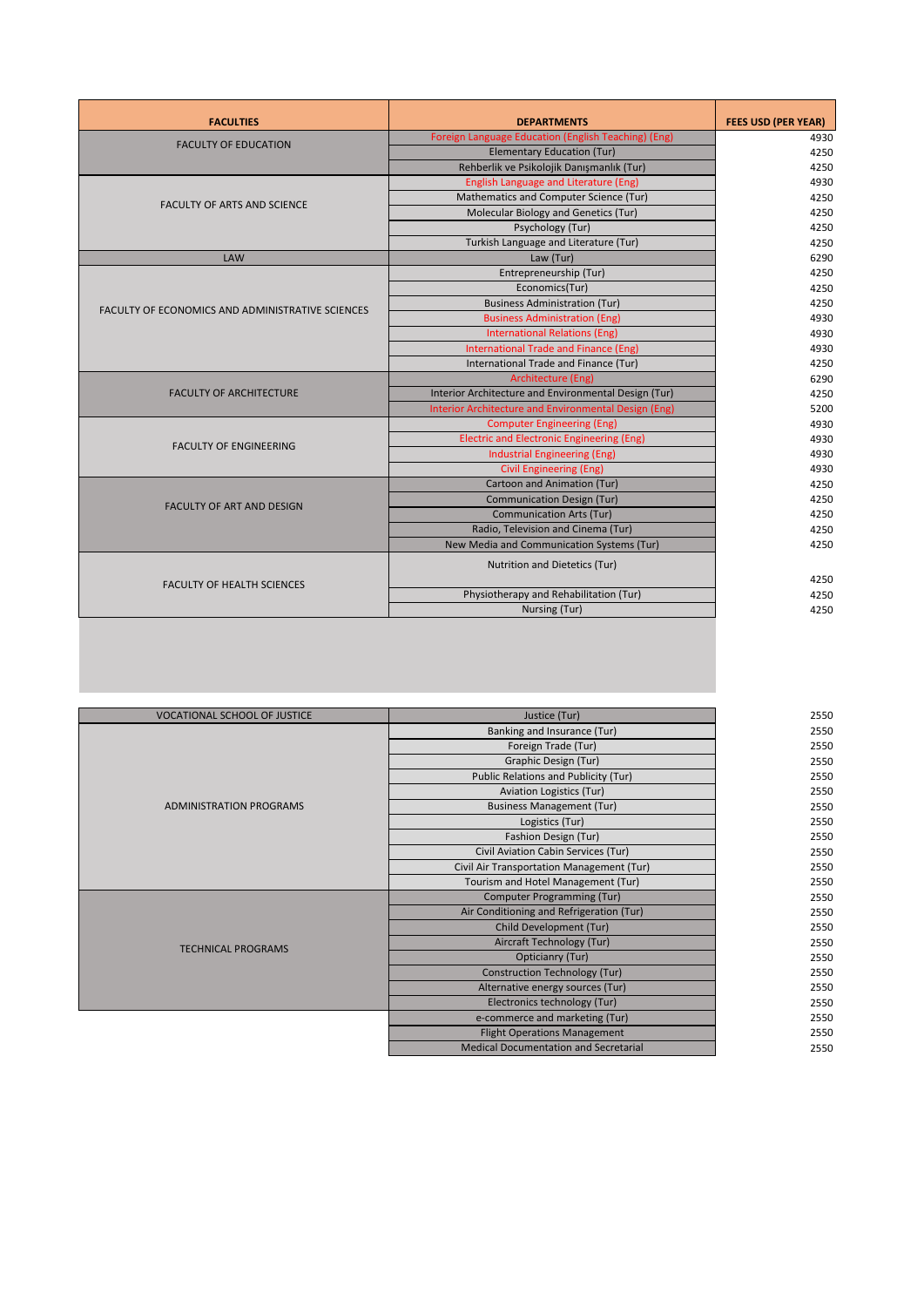| <b>INSTITUTE OF GRADUATE STUDIES - MASTER PROGRAMS</b>   |                                                                           |                                                               |
|----------------------------------------------------------|---------------------------------------------------------------------------|---------------------------------------------------------------|
| <b>MAIN FIELD/DEGREE</b>                                 | <b>PROGRAM NAME</b>                                                       | <b>FULL PROGRAM FEES</b><br>USD (TOTAL FEE OF THE<br>PROGRAM) |
| <b>COMPUTER ENGINEERING</b>                              | Computer engineering (Thesis/non-Thesis) (Tur)                            | 4000/3600                                                     |
| <b>INTERDISCIPLINARY INNOVATION</b><br><b>MANAGEMENT</b> | Interdiciplinary Innovation Management (Thesis) (Tur)                     | 4000                                                          |
| <b>EDUCATIONAL SCIENCE</b>                               | Education Management and Planning (Thesis/non-Thesis) (Tur)               | 4000/3600                                                     |
|                                                          | Elementary Education (Thesis) (Tur)                                       | 4000                                                          |
| <b>ELECTRIC ELEKTRONIC ENGINEERING</b>                   | Electric Electronic Engineering(Thesis) (Tur)                             | 4000                                                          |
| <b>INDUSTRIAL ENGINEERING</b>                            | Engineering Management (Thesis) (Tur)                                     | 4000                                                          |
|                                                          | Engineering Management - English (Thesis) (Eng)                           | 4800                                                          |
| <b>PHYSICS</b>                                           | Physics (Thesis) (Tur)                                                    | 2500                                                          |
| <b>INTERIOR ARCHITECTURE AND ENVIROMENTAL</b>            | Interior Architecture (Thesis) (Tur)                                      | 3000                                                          |
| <b>DESIGN</b>                                            | Enviromental Design (Thesis) (Tur)                                        | 2500                                                          |
|                                                          | Management Economics (Thesis/non-Thesis) (Tur)                            | 3000/2500                                                     |
| <b>ECONOMICS</b>                                         | Monetary and Capital Markets (Thesis/non-Thesis) (Tur)                    | 3000/2500                                                     |
|                                                          | Production Economics (non-Thesis)                                         | 2500                                                          |
|                                                          | International Economy and Finance - English (Thesis/non-<br>Thesis) (Eng) | 4800/4000                                                     |
| <b>COMMUNICATION ARTS</b>                                | Communication arts (Thesis) (Tur)                                         | 4000                                                          |
| <b>COMMUNICATION AND DESIGN</b>                          | Communication and Design (Thesis) (Tur)                                   | 2500                                                          |
| <b>ENGLISH LANGUAGE EDUCATION</b>                        | English Language and Literature(Thesis) (Eng)                             | 3000                                                          |
|                                                          | Geotechnics (Thesis) (Tur)                                                | 4800/4000                                                     |
|                                                          | Geomatics (Thesis/non-Thesis) (Tur)                                       | 2500/2000                                                     |
|                                                          | Project Management (Thesis/non-Thesis) (Tur)                              | 4000/3600                                                     |
| <b>CIVIL ENGINEERING</b>                                 | Structure (Thesis/non-Thesis) (Tur)                                       | 4000/3600                                                     |
|                                                          | Real Estate Development (non-Thesis) (Tur)                                | 2000                                                          |
|                                                          | Structure - English (non-Thesis) (Eng)                                    | 4800/4000                                                     |
|                                                          | Business Administration (Thesis) (Tur)                                    | 5000                                                          |
| <b>BUSINESS ADMINISTRATION</b>                           | MBA - (Thesis/non-Thesis) (Eng)                                           | 6000/5500                                                     |
|                                                          | Quality and Production Management (Thesis/non Thesis) (Tur)               | 3000/2500                                                     |
|                                                          | Occupational Health and Safety (non-Thesis) (Tur)                         | 3600                                                          |
|                                                          | Business Management (non Thesis) (Tur)                                    | 3600                                                          |
|                                                          | Business Administration - Distance Learning (non Thesis) (Tur)            | 3600                                                          |
|                                                          | Public Law (Thesis/non-Thesis) (Tur)                                      | 6000/5500                                                     |
| <b>PUBLIC LAW</b>                                        | European Human Rights (Thesis) (Tur)                                      | 3000                                                          |
| <b>MATHEMATICS AND COMPUTER SCIENCE</b>                  | Mathematics and Computer Science (Thesis) (Tur)                           | 2500                                                          |
|                                                          | Architectural Engineering (Thesis) (Tur)                                  | 2500/2000                                                     |
|                                                          | Architectural Design (Thesis/non-Thesis) (Tur)                            | 4000/3600                                                     |
|                                                          | Construction Management and Technology(Thesis) (Tur)                      | 2500                                                          |
| <b>ARCHITECTURE</b>                                      | Urbanization (Thesis) (Tur)                                               | 2500                                                          |